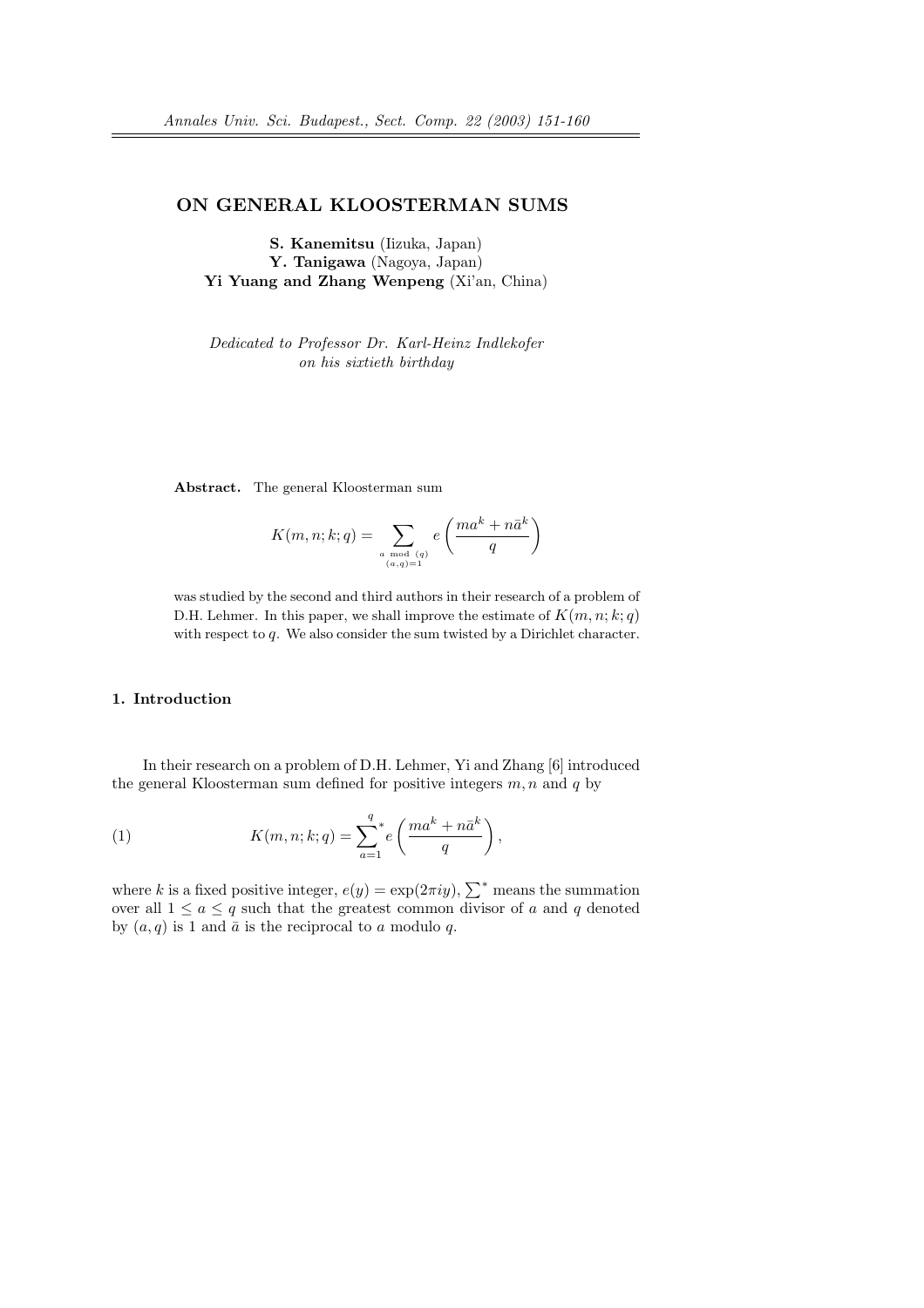When  $k = 1$ ,  $K(m, n; 1; q)$  is the classical Kloosterman sum usually denoted by  $S(m, n; q)$  (cf. [3]):

$$
S(m, n; q) = \sum_{a=1}^{q} e\left(\frac{ma + n\bar{a}}{q}\right).
$$

The estimate of these sums plays important role in the theory of numbers, e.g. it is applied to the study of upper bounds of coefficients of modular forms [3]. The well-known estimate of  $K(m, n; 1; q)$  is

(2) 
$$
K(m, n; 1; q) \le (m, n, q)^{1/2} q^{1/2} d(q), \quad q > 2.
$$

We note that the above estimate for  $q = p^{\alpha}$  with a prime p and  $\alpha \geq 2$  is proved by elementary means [3]. But for the prime modulus case the estimate is very difficult and was proved by Weil [5] through a deep consideration of algebraic geometry.

For a general Kloostermann sum Yi and Zhang [6] proved that

(3) 
$$
K(m, n; k; p^{\alpha}) \ll (m, n, p^{\alpha})^{1/2} p^{3\alpha/4} \sqrt{d(p^{\alpha})},
$$

where  $f(x) \ll g(x)$  means the same as  $f(x) = O(g(x))$ .

In this paper we shall improve the above estimate (3). In the sequel, we assume that

(4) q is a positive odd integer,  $(k, q) = 1$  and  $1 \leq m, n \leq q - 1$ .

**Theorem 1.** Let  $p$  be an odd prime and let  $k$  be a positive integer such that  $(k, p) = 1$ . Then we have

(5) 
$$
|K(m, n, k; p^{\alpha})| \le 2k(m, n, p^{\alpha})^{1/2}p^{\alpha/2},
$$

where  $\alpha$  is a positive integer.

For general modulus  $q$ , we have

**Theorem 2.** Let q be a positive odd integer and  $k$  be a positive integer with  $(k, q) = 1$ . Then we have

(6) 
$$
|K(m, n, k; q)| \leq d(q)^{\log 2k/\log 2} (m, n, q)^{1/2} q^{1/2}.
$$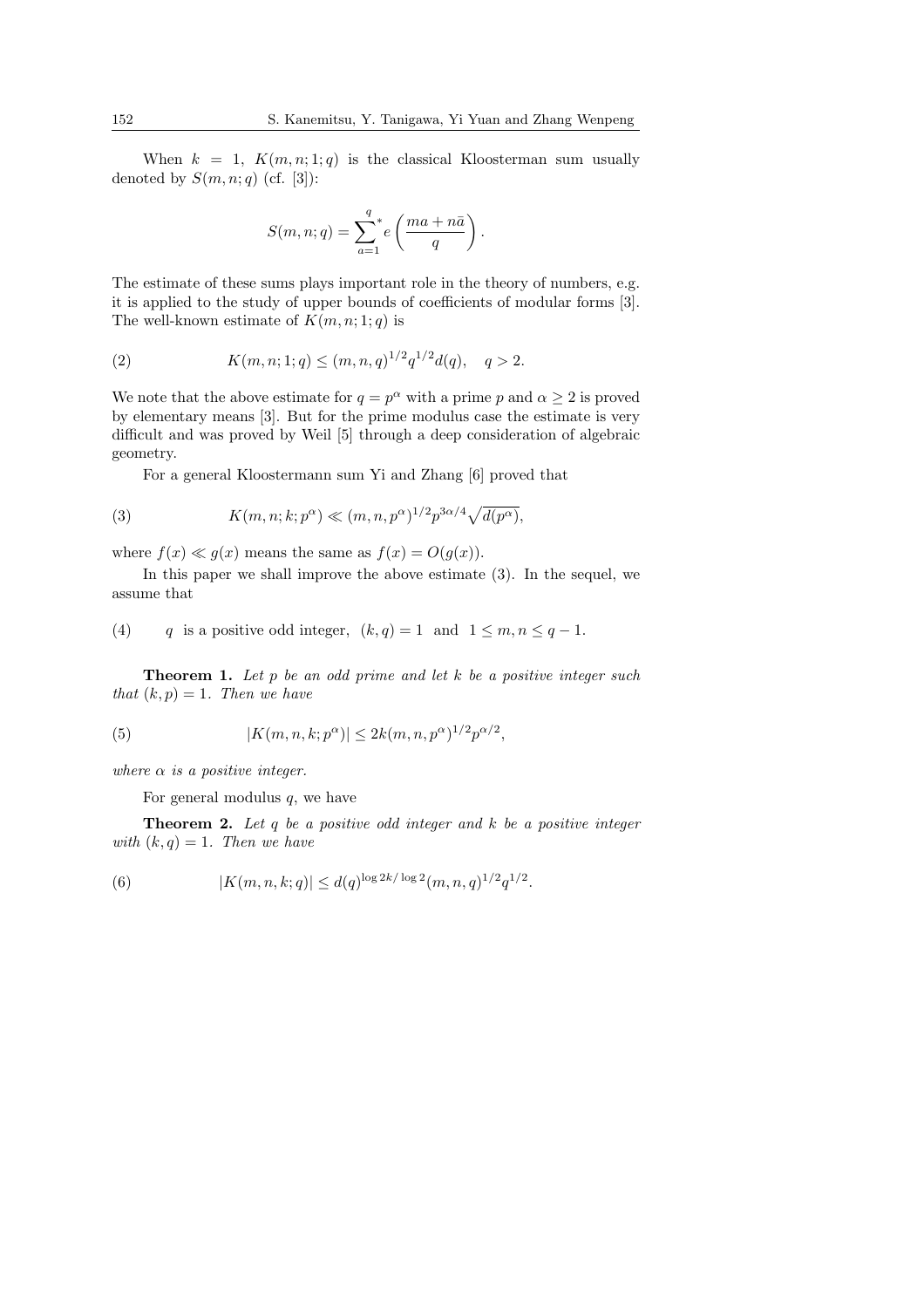We shall also consider a Kloosterman sum twisted by a Dirichlet character  $\chi \mod q$ :

(7) 
$$
K_{\chi}(m,n,k;q) = \sum_{a=1}^{q} \chi(a)e\left(\frac{ma^k + n\bar{a}^k}{q}\right).
$$

The estimate  $|K_{\chi}(m, n, k; q)| \ll \sqrt{q}$  does not hold in general. In fact, Professor Z.Y. Zheng established that  $|K_{\chi}(m, n, 1; p^{\alpha})| \gg p^{\frac{2}{3}\alpha}$  for some character  $\chi$  mod  $p^{\alpha}$ , where p is a prime and  $\alpha \geq 3$  (see [9]). However in the case of prime modulus we can show the following theorem.

**Theorem 3.** Let p be an odd prime and let  $\chi$  be a Dirichlet character mod p. Then

(8) 
$$
K_{\chi}(m, n, k; p) \ll \sqrt{p},
$$

where the implied constant depends only on k.

# 2. Proofs of Theorems 1 and 2

We assume that  $k \geq 2$  is a positive integer. First we shall treat the prime modulus case of Theorem 1.

A remarkable feature in this case is that by group-theoretic considerations, we may reduce the proof to the Weil estimate of the Kloosterman sums and to the Chowla-Salié estimate of the twisted Kloosteman sums.

The underlying group-theoretic structure is described as follows.

Let G be a finite abelian group, let N be its subgroup and let  $G/N$  be the quotient group. Also let  $(G/N)^*$  denote the character group of  $G/N$ .

We extend a character  $\varphi \in (G/N)^*$  to a homomorphism on G by defining

$$
\varphi(a) = \varphi(aN).
$$

For any complex-valued function  $f$  on  $G$  consider the sum

$$
S := \sum_{\varphi \in (G/N)^*} \sum_{a \in G} \varphi(a) f(a).
$$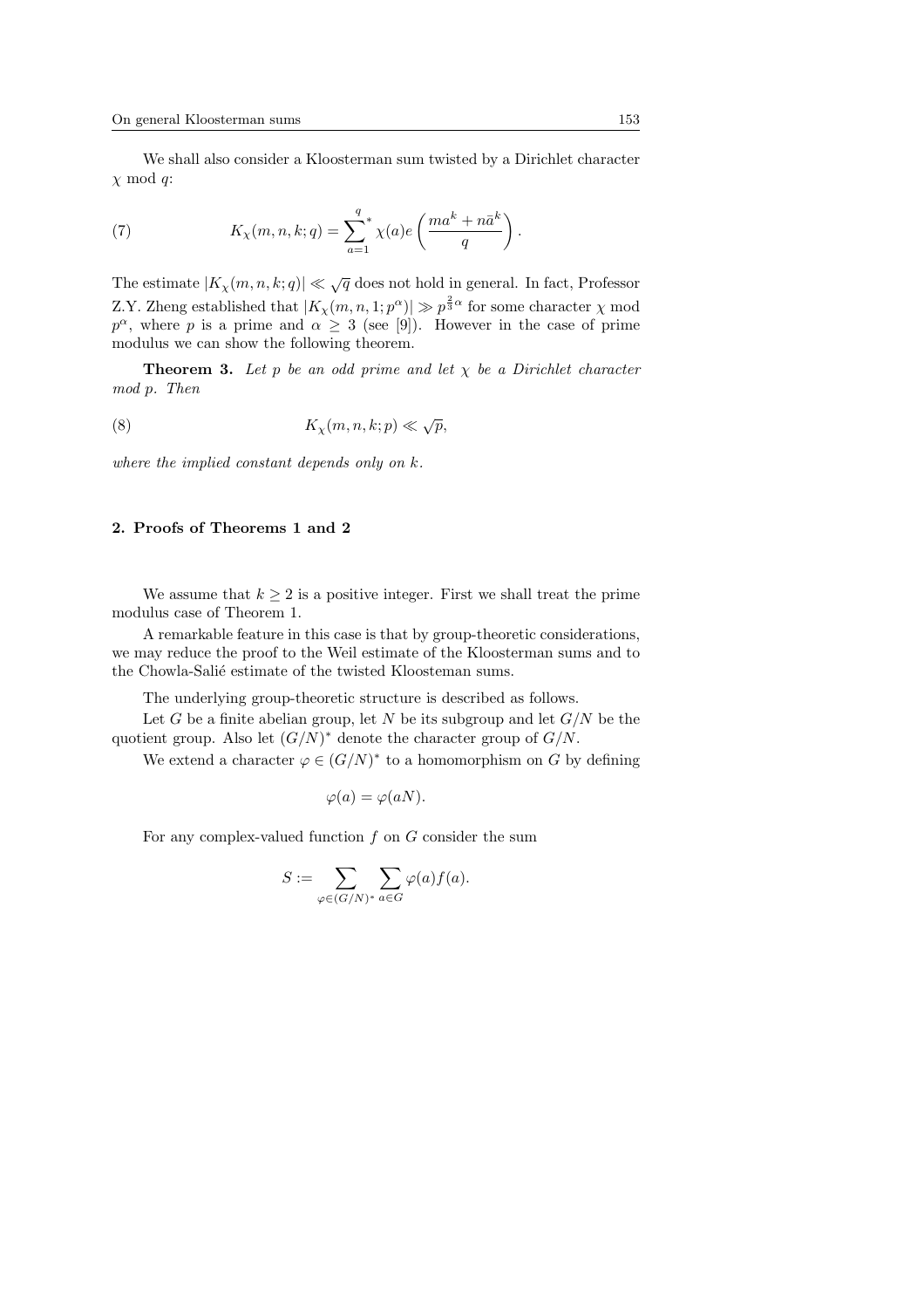Inverting the order of summation and recalling the orthogonality of characters, we find that  $\overline{\phantom{a}}$ 

$$
S = (G : N) \sum_{\alpha \in N} f(\alpha),
$$

where  $(G: N) = \sharp G/N$  signifies the group index.

Now specialize N to be  $G^k$ , the subgroup of all k-th powers of elements of G. Also let  $G_k$  denote the subgroup of k-th roots of the identity element of G. As is apparent from the homomorphism theorem, we have  $G/G_k \simeq G^k$ , whence

$$
\sharp G_k = \sharp G/\sharp G^k = (G:G^k).
$$

Now consider the sum

$$
S' = \sum_{a \in G} f(a^k) = \sum_{\alpha \in G^k} f(\alpha) \sum_{b^k = \alpha} 1.
$$

Since  $b^k = \alpha = a^k$  implies that  $b \in aG_k$ , it follows that the number of b's such that  $b^k = \alpha$  is  $\sharp G_k$ , which is, as shown above,  $(G : G^k)$ . Hence

$$
S' = (G : G^k) \sum_{\alpha \in G^k} f(\alpha) = S.
$$

Hence

(9) 
$$
\sum_{a \in G} f(a^k) = \sum_{\varphi \in (G/G^k)^*} \sum_{a \in G} \varphi(a) f(a).
$$

We apply (9) with  $G = (\mathbb{Z}/p\mathbb{Z})^{\times}$  and  $f(a) = e$  $\left(\frac{ma+n\bar{a}}{p}\right)$ ´ to obtain

$$
K(m, n, k; p) = \sum_{\varphi \in (G/G^k)^*} \sum_{a \in G} \varphi(a) e\left(\frac{ma + n\bar{a}}{p}\right) =
$$
  
= 
$$
\sum_{\varphi \in (G/G^k)^*} K_{\varphi}(m, n, 1; p).
$$

In order to estimate  $K(m, n, k; p)$  we apply the Weil estimate to  $K_{\varphi_0}$ , with  $\varphi_0$  a trivial character and the Chowla-Salié estimate

$$
|K_{\varphi}(m, n, 1; p)| \le 2\sqrt{p}
$$

to  $K_{\varphi}$  with non-trivial  $\varphi$ .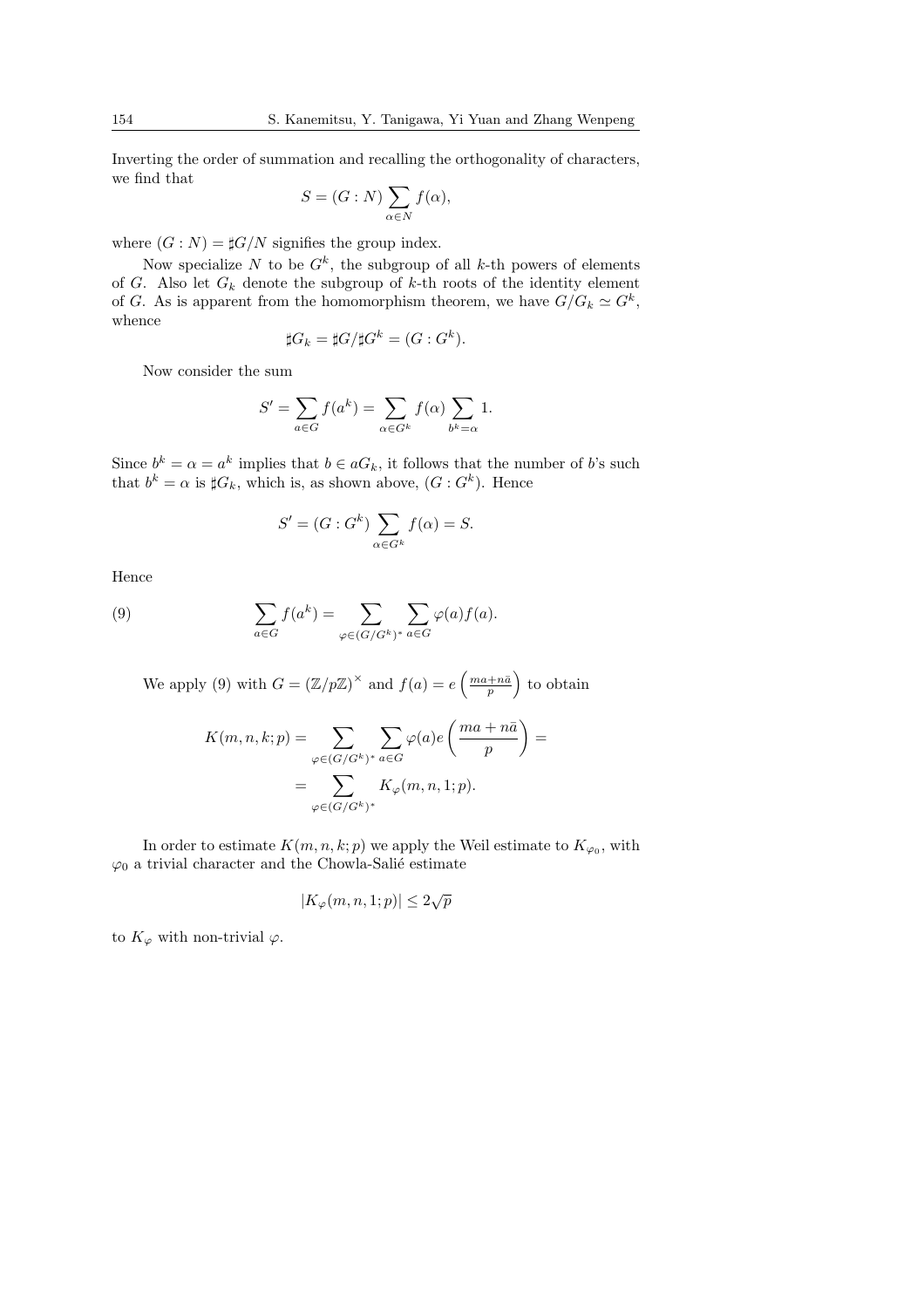Thus we have

$$
|K(m, n, k; p)| \le (G : G^k) 2\sqrt{p} \le 2k\sqrt{p},
$$

where we need the fact that  $(G: G^k) = (k, p-1) \leq k$ . This proves Theorem 1 in the prime modulus case.

Following the method of Estermann [2], we consider the case of a prime power modulus  $p^{\alpha}, \alpha \geq 2$ . We note that if  $(m, n, p^{\alpha}) = p^{\xi}$ , where  $0 \leq \xi \leq \alpha - 1$ by the assumption (4), then

(10) 
$$
K(m, n, k; p^{\alpha}) = p^{\xi} K\left(\frac{m}{p^{\xi}}, \frac{n}{p^{\xi}}, k; p^{\alpha - \xi}\right),
$$

and so it is enough to consider the case  $(m, n, p) = 1$ . ≁≀<br>ד

Let  $\beta =$  $\frac{\alpha}{2}$ and  $\gamma = \alpha - \beta$ , hence  $\alpha = \beta + \gamma \leq 2\gamma$ . The element a of the reduced residue class mod  $p^{\alpha}$  can be written as

$$
a = u + vp^{\gamma},
$$

where  $1 \le u \le p^{\gamma} - 1$ ,  $(u, p) = 1$  and  $0 \le v \le p^{\beta} - 1$ . We choose  $\bar{u}$  so that

$$
1 \le \bar{u} \le p^{\alpha} - 1
$$
 and  $u\bar{u} \equiv 1 \pmod{p^{\alpha}}$ .

Then we can easily see that

$$
\bar{a} \equiv \bar{u} - \bar{u}^2 v p^{\gamma} \pmod{p^{\alpha}},
$$

from which we have

(11) 
$$
ma^{k} + n\bar{a}^{k} \equiv m(u + vp^{\gamma})^{k} + n(\bar{u} - \bar{u}^{2}vp^{\gamma})^{k} \pmod{p^{\alpha}}
$$

$$
\equiv (mu^{k} + n\bar{u}^{k}) + kvp^{\gamma}(m - \bar{u}^{2k}n)u^{k-1} \pmod{p^{\alpha}}.
$$

From (11) we have

(12) 
$$
K(m, n, k; p^{\alpha}) = \sum_{\substack{u=1 \ (u, p)=1}}^{p^{\gamma}-1} e\left(\frac{m u^k + n \bar{u}^k}{p^{\alpha}}\right) \sum_{v=0}^{p^{\beta}-1} e\left(\frac{k v (m - \bar{u}^{2k} n) u^{k-1}}{p^{\beta}}\right).
$$

The sum over  $v$  vanishes unless

$$
m \equiv \bar{u}^{2k} n \pmod{p^{\beta}},
$$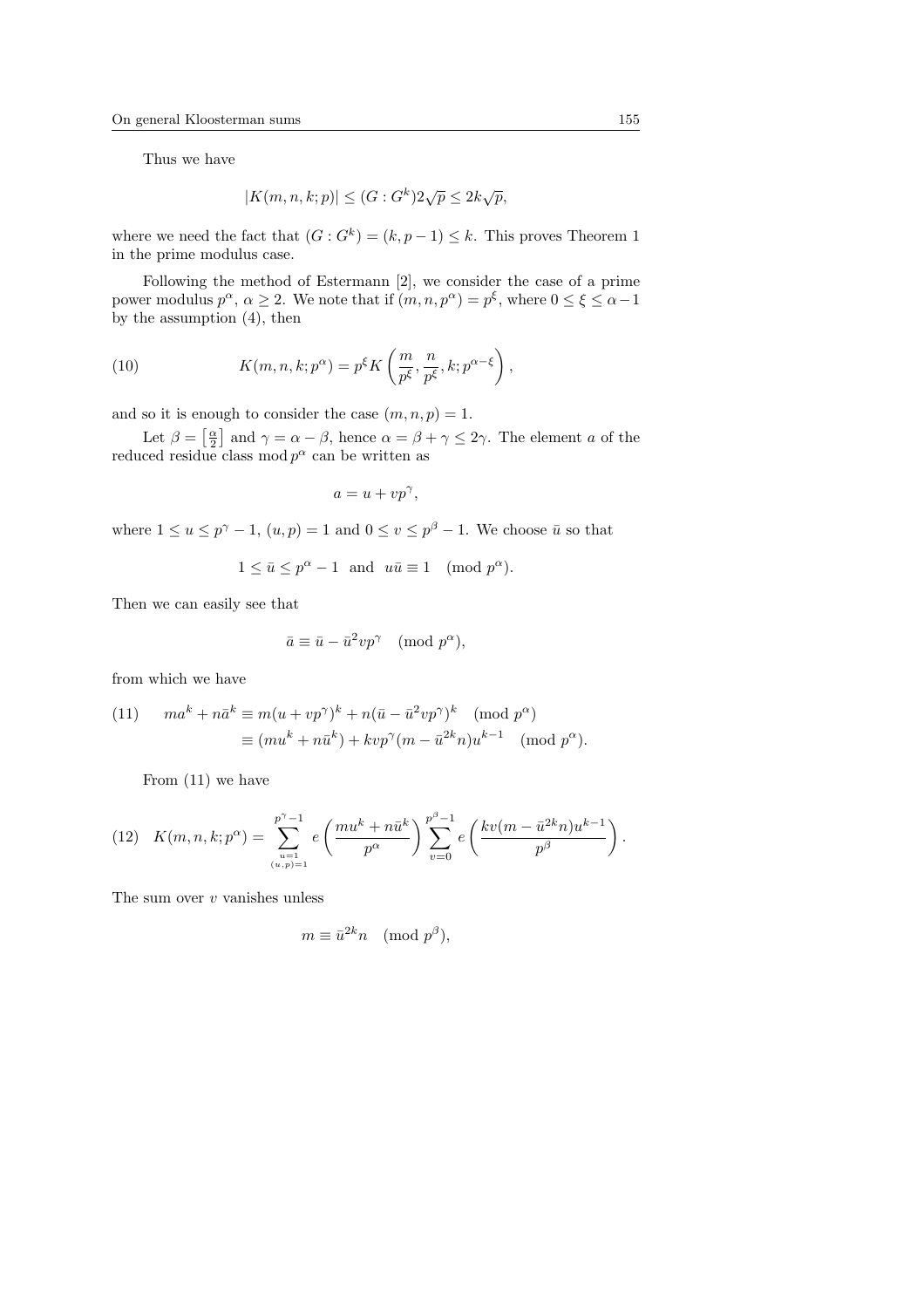so that we have only to consider the case  $(mn, p) = 1$ . In this case the general Kloosterman sum is expressed as

(13) 
$$
K(m, n, k; p^{\alpha}) = p^{\beta} \sum_{\substack{u=1 \ u,p=1 \ m u^{2k} \equiv n \pmod{p^{\beta}}}^{p^{\gamma}-1} e\left(\frac{m u^{k} + n \bar{u}^{k}}{p^{\alpha}}\right).
$$

(i) The case  $\beta = \gamma$ 

We consider the congruence equation

(14) 
$$
m u^{2k} \equiv n \pmod{p^{\beta}}.
$$

From the assumption  $(k, p) = 1$  each solution of  $mu^{2k} \equiv n \pmod{p}$  can be extended uniquely to the solution of (14) and vice versa. Therefore there are at most  $2k$  solutions of  $(14)$ . This gives us

$$
|K(m, n, k; p^{\alpha})| \le 2kp^{\beta} = 2kp^{\frac{\alpha}{2}}.
$$

(ii) The case  $\beta = \gamma - 1$ 

In (13) u runs from 1 to  $p^{\gamma}-1$  with the condition

(15) 
$$
mu^{2k} \equiv n \pmod{p^{\beta}}.
$$

Let  $u_1, u_2, \ldots, u_r$   $(r \leq 2k)$  be all the solutions of (15). If we write

$$
u = u_j + vp^{\beta} \quad (0 \le v \le p - 1),
$$

then we find that

$$
\bar{u} \equiv \bar{u_j} - \bar{u_j}^2 v p^{\beta} + \bar{u_j}^3 v^2 p^{2\beta} \pmod{p^{\alpha}},
$$

where  $u_j\bar{u}_j \equiv 1 \pmod{p^{\alpha}}$ . Therefore

$$
mu^{k} + n\bar{u}^{k} \equiv (mu_{j}^{k} + n\bar{u}_{j}^{k}) + kvp^{\beta}(mu_{j}^{2k} - n)\bar{u}_{j}^{k+1} +
$$
  
+ 
$$
kv^{2}p^{2\beta}\left\{\frac{1}{2}m(k-1)u_{j}^{k-2} + n\bar{u}_{j}^{k+2} + \frac{1}{2}n(k-1)\bar{u}_{j}^{k+2}\right\} \pmod{p^{\alpha}}.
$$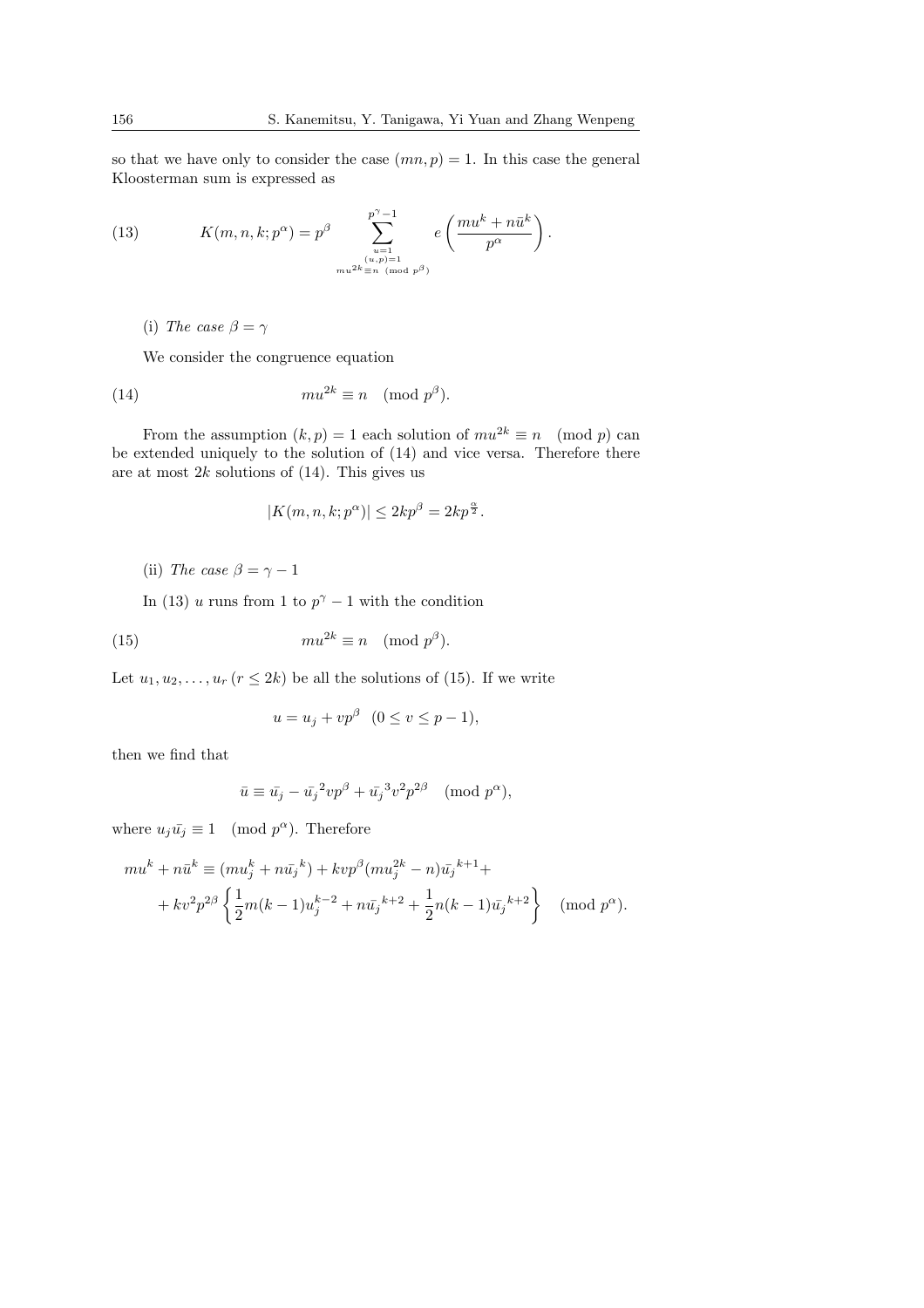The element in the braces on the right hand side is

$$
= \frac{1}{2}m(k-1)u_j^{k-2} + \frac{1}{2}n(k+1)\bar{u_j}^{k+2} =
$$
  
\n
$$
= \frac{1}{2} \left\{ k(mu_j^{k-2} + n\bar{u_j}^{k+2}) - (mu_j^{k-2} - n\bar{u_j}^{k+2}) \right\} \equiv
$$
  
\n
$$
\equiv \frac{1}{2} \left\{ k\bar{u_j}^{k+2}(mu_j^{2k} + n) - \bar{u_j}^{k+2}(mu_j^{2k} - n) \right\} \equiv
$$
  
\n
$$
\equiv k\bar{u_j}^{k+2}n \neq
$$
  
\n
$$
\neq 0 \pmod{p}.
$$

So the summation over  $v$  is a Gauss sum, hence its absolute value is bounded by  $\sqrt{p}$ . Hence we have

$$
|K(m, n, k; p^{\alpha})| \le p^{\beta} 2k\sqrt{p} = 2kp^{\frac{\alpha}{2}}.
$$

Collecting these estimates and (10), we finally get

$$
|K(m, n, k; p^{\alpha})| \leq 2k(m, n, p^{\alpha})^{\frac{1}{2}}p^{\frac{\alpha}{2}}
$$

for  $1 \leq m, n \leq p^{\alpha} - 1$  and  $(k, p) = 1$ , which proves Theorem 1.

For the proof of Theorem 2 we recall the multiplicative property of general Kloosterman sum shown in [6]:

$$
K(m, n, k; q) = K(m\overline{v}, n\overline{v}, k; u)K(m\overline{u}, n\overline{u}, k; v),
$$

where  $q = uv, (u, v) = 1, v\overline{v} \equiv 1 \pmod{u}$  and  $u\overline{u} \equiv 1 \pmod{v}$ . Thorem 1 and the above property imply that

$$
|K(m, n, k; q)| \le (2k)^{\nu(q)} (m, n, q)^{1/2} q^{1/2},
$$

where  $\nu(q)$  denotes the number of different prime factors of q. The assertion of Theorem 2 follows immediately from the fact  $2^{\nu(q)} \leq d(q)$ .

## 3. Proof of Theorem 3

We shall prove Theorem 3 by induction on  $k$ .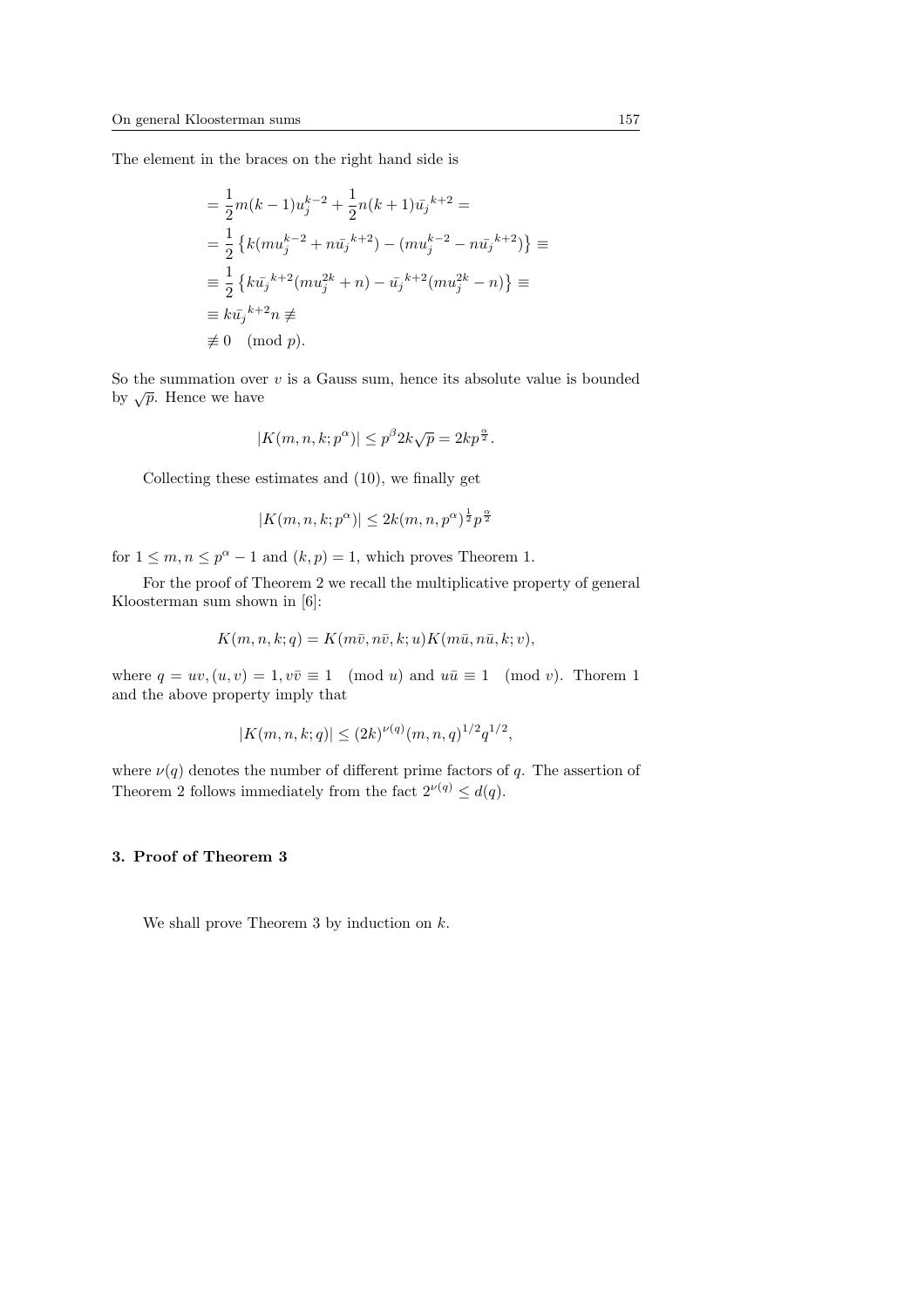As noticed above, the assertion (8) in the case  $k = 1$  is due to Chowla and Salié  $[1, 4]$ .

Now suppose  $k > 1$  and that the assertion of Theorem 3 is valid for all  $l < k$ .

First we consider the case that k and  $p-1$  are coprimes. Then k is invertible mod  $p-1$ , hence there exists an integer  $k_1$  such that  $kk_1 \equiv 1 \pmod{p-1}$  $p-1$ ). Since

$$
\chi(a) = \chi^{k_1}(a^k),
$$

we have

$$
K_{\chi}(m, n, k; p) = \sum_{a=1}^{p-1} \chi^{k_1}(a^k) e\left(\frac{ma^k + \bar{a}^k}{p}\right) =
$$
  
=  $K_{\chi^{k_1}}(m, n, 1; p).$ 

Thus

$$
|K_{\chi}(m,n,k;p)| \leq 2\sqrt{p}
$$

for  $(k, p - 1) = 1$ .

Next we consider the case  $k_0 := (k, p - 1) > 1$ . Put  $k = k_0 l$ .

Let g be a primitive root mod p, i.e.  $G := (\mathbb{Z}/p\mathbb{Z})^{\times} = \langle g \rangle$  and let h be an ingeter defined by  $\chi(g) = e^{\frac{2\pi i h}{p-1}}$ .

If  $k_0 (= (G : G^k))$  divides h, i.e.  $h = k_0 f$  with an integer f, then we have  $\chi(a) = \chi'(a^{k_0})$  for any a and  $\chi'$  is a character such that  $\chi'(g) = e^{\frac{2\pi i f}{p-1}}$ . Hence we may write

$$
K_{\chi}(m,n,k;p) = \sum_{a \in (\mathbb{Z}/p\mathbb{Z})^{\times}} \chi'(a^{k_0}) e\left(\frac{m(a^{k_0})^l + n(\bar{a}^{k_0})^l}{p}\right).
$$

Hence, by (9)

$$
K_{\chi}(m, n, k; p) = \sum_{\varphi \in (G/G^{k_0})^*} \sum_{a \in G} \varphi(a) \chi'(a) e\left(\frac{ma^l + n\bar{a}^l}{p}\right) =
$$
  
= 
$$
\sum_{\varphi \in (G/G^{k_0})^*} K_{\varphi\chi'}(m, n, l; p).
$$

Therefore we have, by the induction hypothesis,

$$
K_{\chi}(m, n, k; p) \ll \sqrt{p},
$$

where the implied constant depends only on  $k$ .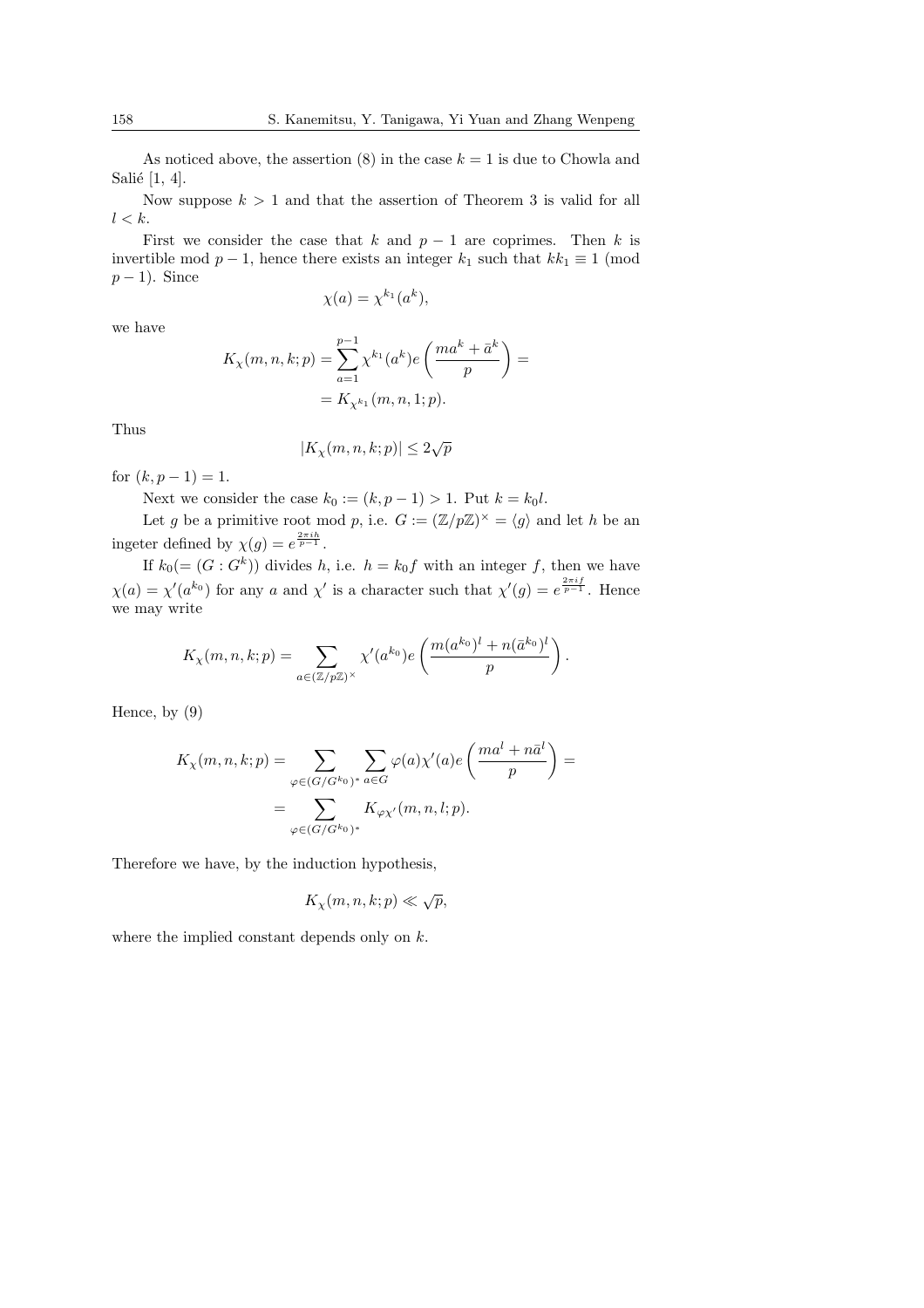When  $k_0/h$ , we shall show that the Kloosterman sum in question is equal to zero. For this purpose we consider the mean square of  $K_{\chi}(m, n, k; p)$  with respect to m. Expanding  $|K_{\chi}(m,n,k;p)|^2$ , we have

$$
|K_{\chi}(m, n, k; p)|^{2} = \sum_{a=1}^{p-1} \sum_{b=1}^{p-1} \chi(a)\bar{\chi}(b)e\left(\frac{m(a^{k} - b^{k}) + n(\bar{a}^{k} - \bar{b}^{k})}{p}\right) =
$$
  
= 
$$
\sum_{a=1}^{p-1} \sum_{b=1}^{p-1} \chi(a)e\left(\frac{mb^{k}(a^{k} - 1) + n\bar{b}^{k}(\bar{a}^{k} - 1)}{p}\right),
$$

where  $\bar{a}$  and  $\bar{b}$  are integers such that  $a\bar{a} \equiv 1 \pmod{p}$  and  $b\bar{b} \equiv 1 \pmod{p}$ , respectively. Therefore

$$
\sum_{m=0}^{p-1} |K_{\chi}(m,n,k;p)|^2 = \sum_{a=1}^{p-1} \chi(a) \sum_{b=1}^{p-1} e\left(\frac{n\bar{b}^k(\bar{a}^k-1)}{p}\right) \sum_{m=0}^{p-1} e\left(\frac{mb^k(a^k-1)}{p}\right).
$$

Since the last summation is equal to p if  $a^k \equiv 1 \pmod{p}$  and 0 otherwise, we have

(16) 
$$
\sum_{m=0}^{p-1} |K_{\chi}(m, n, k; p)|^2 = p(p-1) \sum_{\substack{a=1 \ a^{\text{all}} \mod p}}^{p-1} \chi(a).
$$

When  $a \equiv g^j \pmod{p}$  with some j, then

$$
a^k \equiv 1 \pmod{p} \Leftrightarrow j = rm \text{ for } m = 0, 1, \dots, k_0 - 1,
$$

therefore we have

(17) 
$$
\sum_{\substack{a=0 \ a \equiv 1 \pmod{p}}}^{p-1} \chi(a) = \sum_{m=0}^{k_0-1} e^{\frac{2\pi i h r m}{p-1}} = \sum_{m=0}^{k_0-1} e^{\frac{2\pi i h m}{k_0}}
$$

$$
(18) \t\t\t= 0.
$$

The equations (19) and (17) show that  $K_{\chi}(m, n, k; p) = 0$  when  $k_0/h$ . This completes the proof of Theorem 3.

Remark. The above argument shows that

(19) 
$$
\sum_{m=0}^{p-1} |K_{\chi}(m, n, k; p)|^2 = p(p-1)k_0,
$$